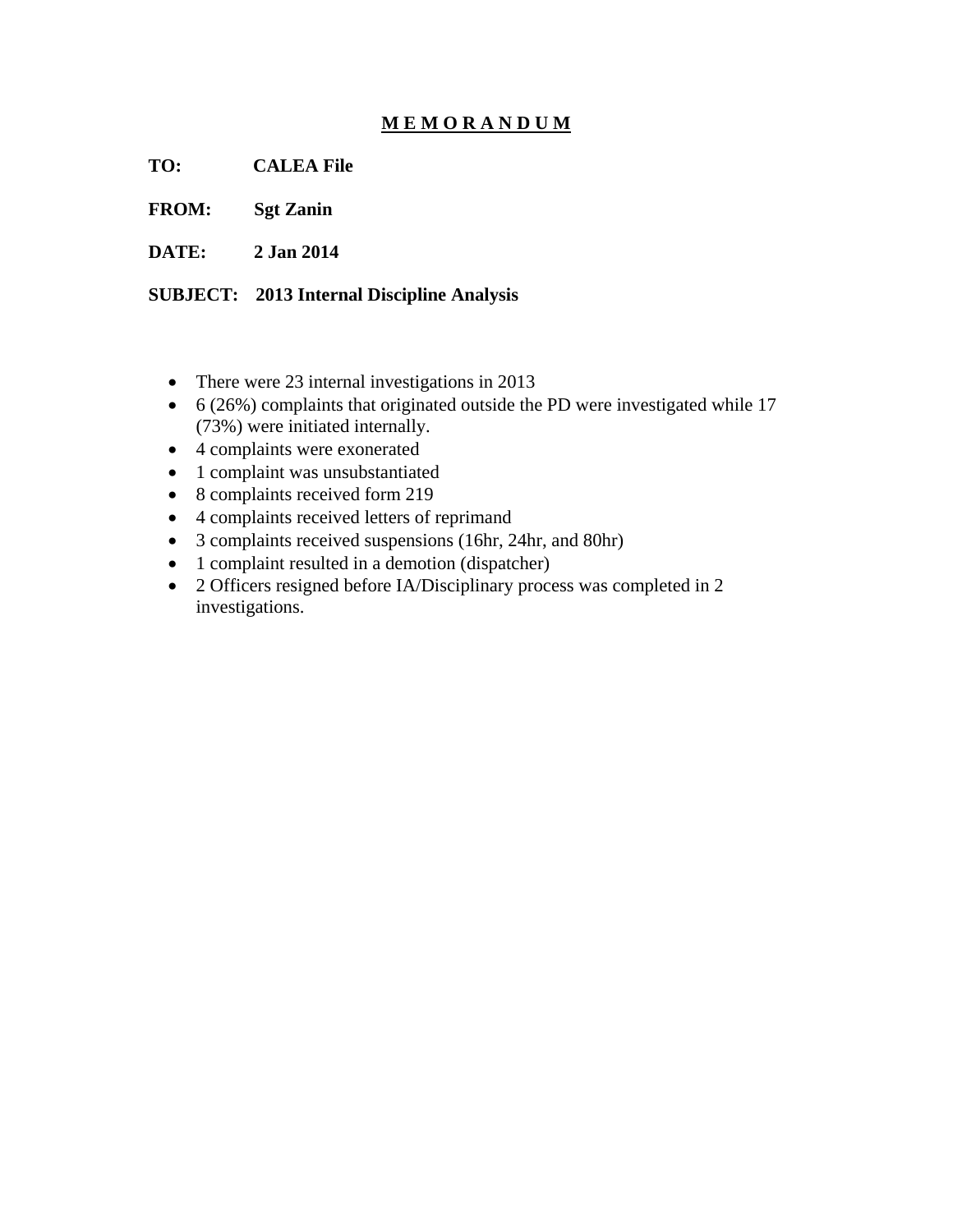| <b>Types of Investigations</b>     |                                     |                         |  |  |  |  |
|------------------------------------|-------------------------------------|-------------------------|--|--|--|--|
|                                    |                                     |                         |  |  |  |  |
| <b>Unsatisfactory Performance:</b> |                                     |                         |  |  |  |  |
|                                    | <b>Sworn</b>                        | 7                       |  |  |  |  |
|                                    | Non-Sworn                           | $\overline{\mathbf{3}}$ |  |  |  |  |
|                                    |                                     |                         |  |  |  |  |
| <b>Conduct Unbecoming:</b>         |                                     |                         |  |  |  |  |
|                                    | <b>Sworn</b>                        | 5                       |  |  |  |  |
|                                    | Non-Sworn                           | $\overline{2}$          |  |  |  |  |
|                                    |                                     |                         |  |  |  |  |
|                                    | <b>Conduct during Pursuit</b>       |                         |  |  |  |  |
|                                    |                                     | 1                       |  |  |  |  |
|                                    |                                     |                         |  |  |  |  |
| <b>Use of Force</b>                |                                     |                         |  |  |  |  |
|                                    |                                     | $\overline{2}$          |  |  |  |  |
|                                    |                                     |                         |  |  |  |  |
| <b>Harassment</b>                  |                                     |                         |  |  |  |  |
|                                    | <b>Sworn</b>                        | 1                       |  |  |  |  |
|                                    |                                     |                         |  |  |  |  |
|                                    | <b>Criminal Procedure Violation</b> |                         |  |  |  |  |
|                                    |                                     | 1                       |  |  |  |  |
|                                    |                                     |                         |  |  |  |  |
|                                    | <b>Weapons Storage Issue</b>        |                         |  |  |  |  |
|                                    |                                     | 1                       |  |  |  |  |
|                                    |                                     |                         |  |  |  |  |
|                                    | <b>Emergency Operations</b>         |                         |  |  |  |  |
|                                    |                                     | $\overline{2}$          |  |  |  |  |
|                                    |                                     |                         |  |  |  |  |

 **Note: The above is a list is for informational purposes only and does not indicate how the investigations were adjudicated.**